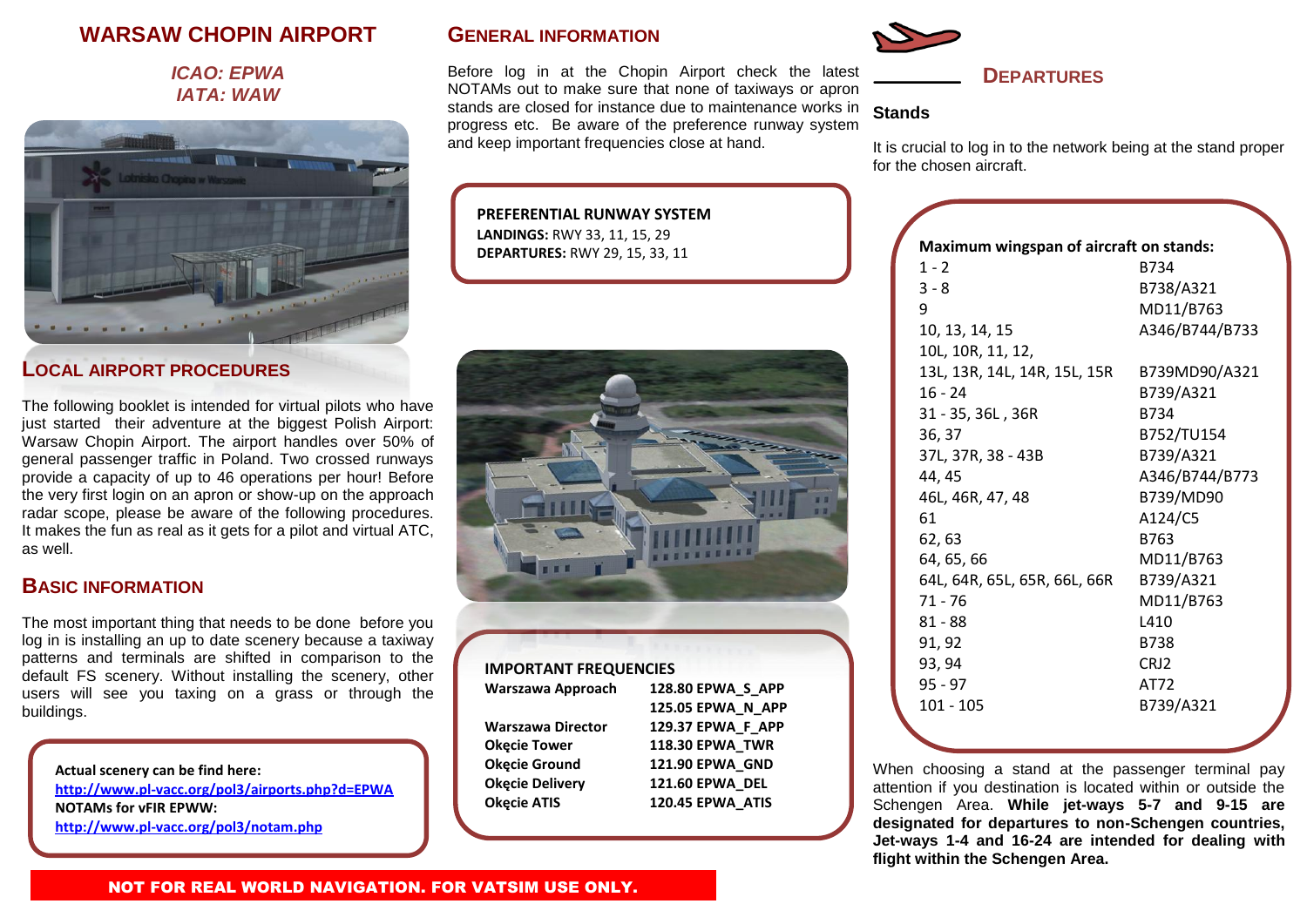#### **PUSHING BACK AND STARTING UP**

It is allowed to start up the engines before the push-back Remember, it's very important to follow ATC instructions after receiving clearance. Power-back procedures are allowed for the proper turboprop aircrafts.

# **IFR** FLIGHT CLEARANCE AND **PROCEDURES**

Every pilot is obliged to contact Okecie Delivery (or in case of absence, next available position) to receive a flight clearance. Knowledge of the latest ATIS information is very important before contacting ATC as it contains information related to an active runway and local atmospheric pressure.

All flights should leave TMA Warszawa via the following exit points: **BAMSO, EVINA, LOLSI, OLILA, SOXER, XIMBA**. A clearance given by ATC consist of a SID procedure related to an exit point and a runway in use. You **should not** place a SID name into a flight plan.

The Chopin Airport procedures are P-RNAV ones. It means your aircraft must be equipped with instruments for an area navigation(FMC, GPS, INS). If you are unable to execute the given procedure you should inform ATC at the very first contact. Then, expect a radar vectoring after departure.

If there is a runway 29 or 11 in use and an aircraft requires a take off run more than 2800m for the runway 29 or 2300m for the runway 11, you must immediately inform the controller on duty and the runway 33 or 15 will be assigned to your aircraft.

| <b>Transition Altitude</b> | 6500ft                                                                                                 |
|----------------------------|--------------------------------------------------------------------------------------------------------|
| <b>Transition Level</b>    | FL80                                                                                                   |
| FL90                       | Warning: If QNH is less than 996hPa at any of<br>controlled airport in Poland then Transition Level is |

# **TAXIING TO THE RUNWAY**

precisely. In case of any misunderstanding, it is better to ask for clarification than get into trouble. Usually departures use runway **29** or **15**. If the runway **29** is in use **SID** expect taxiing via **M E** or **A E** as shown in the picture below with a blue and green line. For the runway **15,** expect instructions taking the runway via taxiways **S3** and **D** as marked in yellow.

If runway 33 is required, taxing is held via A H B taxiways.



## **AFTER DEPARTURE**

If there was not any other instructions given, after departure immediately contact on frequency 128.80 which is Warszawa Approach or other higher ATC position if APP is not present. **For any SID procedure you are allowed to climb only up to 6000ft** unless a clearance to climb higher was given.



Pilots flying to Warsaw should expect an **ILS** approach runway **33** or **11**. Of course, it is a good idea too check the latest NOTAMs!

Flying to Warsaw TMA should be conducted via entry points as follow: **AGAVA, BIMPA, LIMVI, LOGDA, NEPOX, SORIX**. You should expect to receive a proper STAR. STARS like SID procedures, also require an area navigation equipment (FMC, GPS, INS). If you are unable to execute STAR procedure, mark it in your flightplan and inform ATC at the first contact and expect vectors.

When arriving to Warsaw TMA, you must reduce your airspeed according to the requirements presented on charts.

The STAR defines only a vertical path of the arrival. Every single flight level change (descend) has to be directly ordered by a controller.

After receiving clearance for the approach, you need to continue the STAR procedure until established on the localizer. According to traffic, you can expect a shortcut on some following fixes. Execution of the STAR can be aborted by an ATC before reaching FAP with vectors for an approach.

During an ILS approach, **it is advised to maintain IAS 160kts, (if possible) till 4NM DME.** Controller can limit an airspeed anytime.

For the runway 33, if possible, it is suggested that one of rapid-exit taxiways **S1, S2,** or **S3** be used. For a runway **11,** it will be **N1** or **N3.**